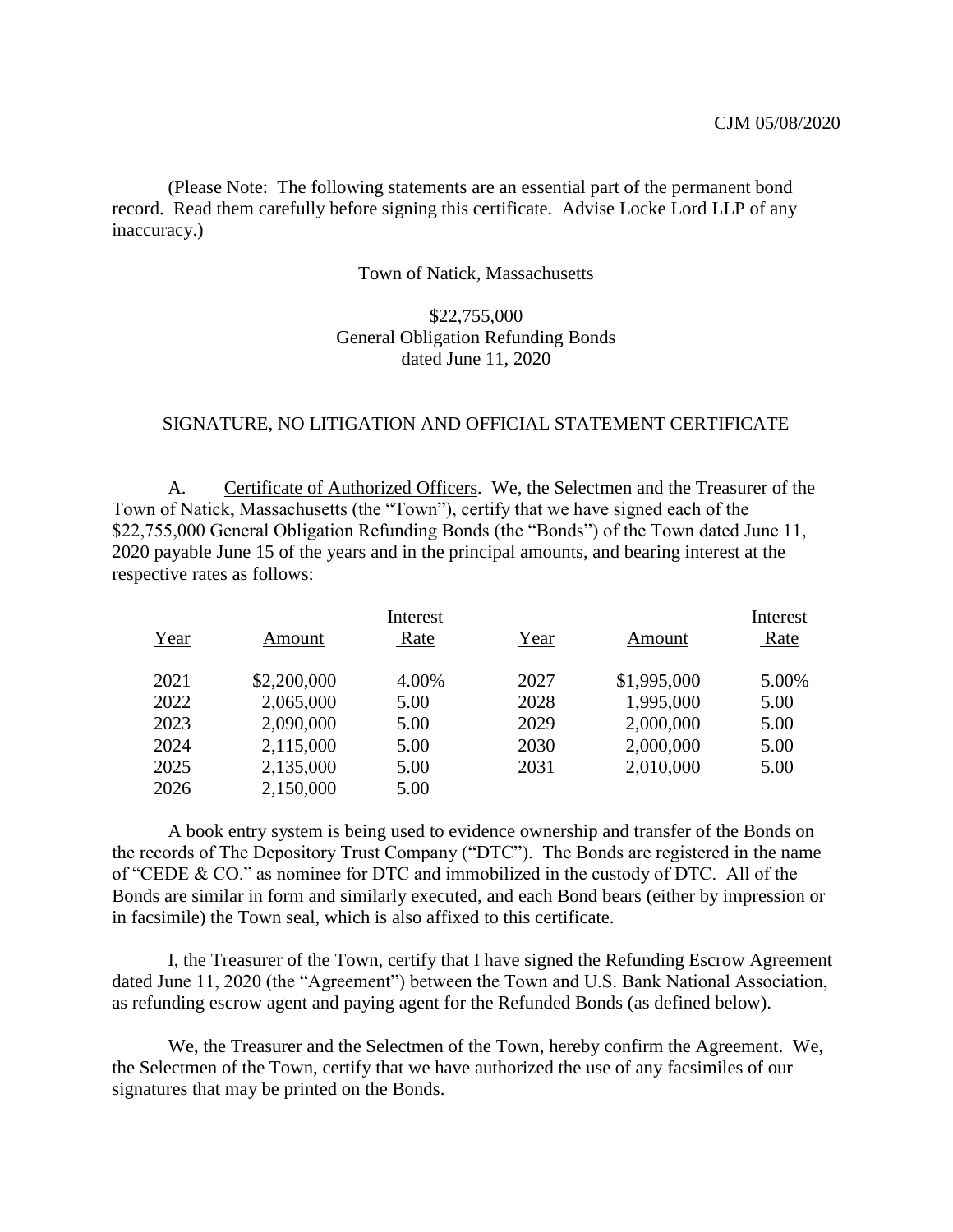We, the said officers, also certify as follows:

1. Authority. The Bonds are issued under G.L. c.44, §21A, and pursuant to a vote of the Select Board adopted at a meeting duly called and held on June 1, 2020.

2. Description and Purpose of Bonds. Bond proceeds in the amount of \$28,132,669.80 (consisting of the principal amount of \$22,755,000.00 plus bond premium in the amount of \$5,377,669.80) are for the purpose of refunding on a current basis a portion of the Town's \$53,877,000 General Obligation Municipal Purpose Loan of 2011 Bonds dated June 15, 2011 maturing on June 15 in years 2021 through 2031, inclusive, in the aggregate principal amount of \$28,030,000 (the "Refunded Bonds"), which originally financed water, equipment, roads, school, public safety and municipal facilities projects.

3. Other Debt. No other debt has been incurred under the vote of the Board of Selectmen authorizing the Bonds.

4. Approval of Sale. We approve the sale of the Bonds to Piper Sandler & Co. (the "Purchaser") at par and accrued interest plus a premium of \$5,511,083.33.

6. Present Value Savings. In reliance on the Certificate of the Municipal Advisor dated the date hereof from Hilltop Securities Inc., as financial advisor to the Town, the net present value savings to the Town as a result of the refunding of the Refunded Bonds are at least \$4,543,721.40.

B. Delivery and Receipt. I, the Treasurer, certify that the Bonds were delivered on this date and that the full purchase price including accrued interest for the period, if any, from the date of the Bonds to this date was received from the Purchaser on this date.

C. Certificate as to Official Statement. I, the Town Treasurer, certify as follows:

(a) I have reviewed the Preliminary Official Statement dated May 14, 2020 (the "Preliminary Official Statement") and the Official Statement dated May 21, 2020 relating to the sale of the Bonds.

(b) To the best of my knowledge and belief, the Preliminary Official Statement (excluding Appendices B and C, as to which no view is expressed) did not, as of its date and as of the date of sale of the Bonds, and the Official Statement (excluding the prices or yields on the cover page, and Appendices B and C, as to which no view is expressed) did not as of its date and does not as of this date (which is the date of delivery of the Bonds), contain any untrue statement of a material fact or omit to state a material fact necessary to make the statements made therein, in the light of the circumstances under which they were made, not misleading.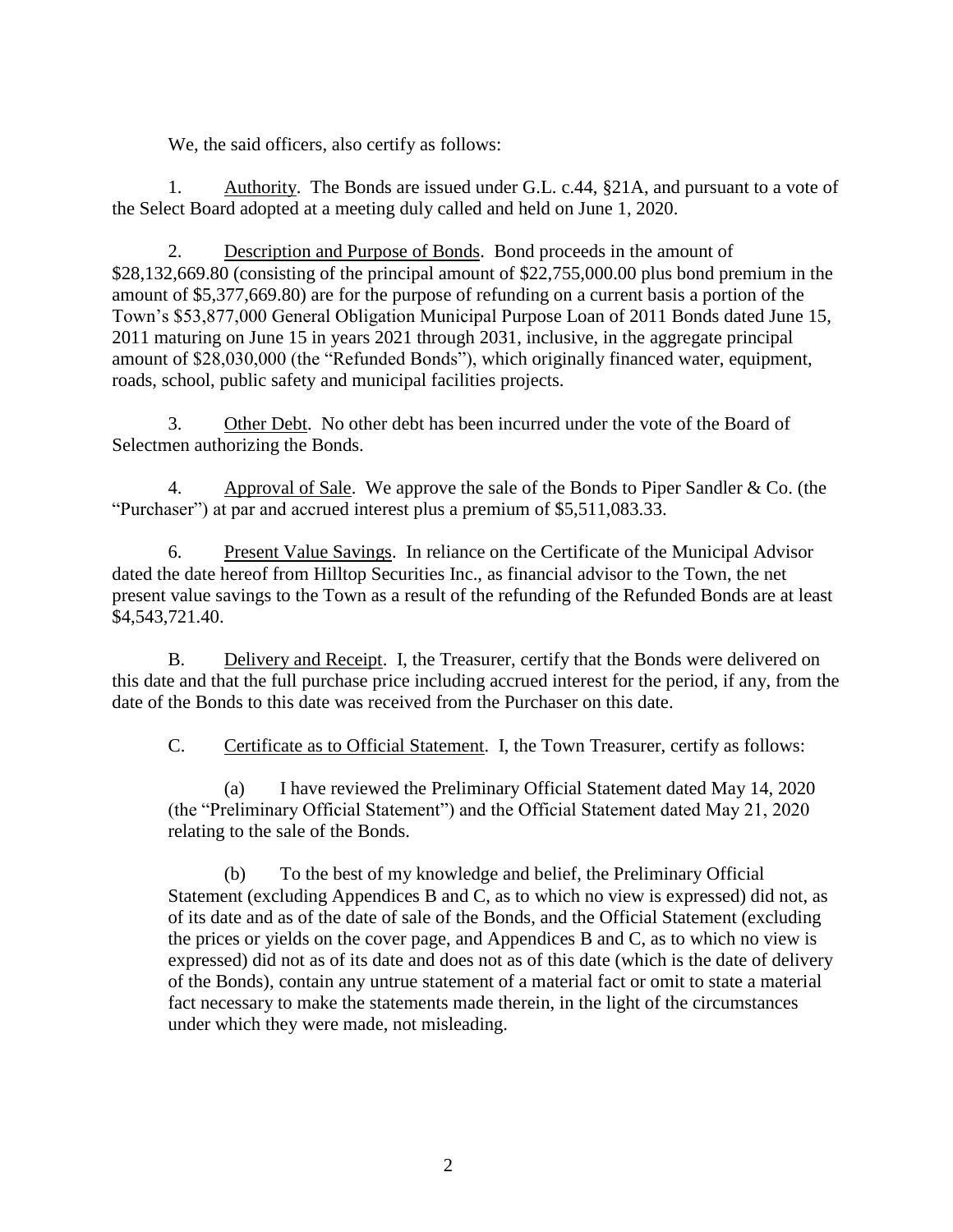(c) Since the date of the Official Statement there has been no material adverse change in the financial condition or affairs of the Town except as set forth in or contemplated by the Official Statement.

D. Debt Limit. I, the Treasurer, further certify that: (a) at the time of their authorization, the Bonds were, and on the date hereof are, within every applicable debt and other limit prescribed by law or otherwise and (b) the principal amount of the Bonds being used to refund the Refunded Bonds is less than the principal amount of the Refunded Bonds by \$5,275,000.00 and therefore results in no increase in the amount of outstanding indebtedness that is subject to the Town's debt limit.

E. Certificate of Town Clerk. I, the Town Clerk, certify as follows:

(a) Signatures and Incumbency. The signatures of the Treasurer and the Selectmen as appearing below are the genuine, electronic, or facsimile signatures of the persons who executed the Bonds and the Agreement and who held those offices when the Bonds and the Agreement were executed and when the Bonds and the Agreement were delivered.

(b) Open Meeting Law. All proceedings essential to the authorization and issue of the Bonds or the authorization, execution and delivery of the Agreement and deliberations of a quorum relating thereto have been taken at a meeting or meetings open to the public; notice of each such meeting was filed in my office and publicly posted in the time and manner set forth in the General Laws, as amended, in effect at the time of each such meeting (Chapter 39, §23B for proceedings occurring prior to July 1, 2010 and Chapter 30A, §§18-25 for proceedings occurring on or after July 1, 2010) and as further suspended, supplemented, amended or modified by the Executive Order of the Governor of The Commonwealth of Massachusetts Suspending Certain Provisions of the Open Meeting Law, Chapter 30A, §20 dated March 12, 2020 (the "Executive Order") or, if applicable, in accordance with an alternative method of notice prescribed or approved by the Attorney General as set forth in 940 CMR 29.03(2)(b); no deliberations, decision or vote in connection with the Bonds were taken in executive session and no vote was taken by secret ballot; and the official record of each such meeting was made available to the public and remains available to the public as set forth in G.L. c.39, §23B or c.30A, §§18- 25, as further suspended, supplemented, amended or modified by the Executive Order, as applicable.

(c) Proceedings. No proceeding essential to the issue of the Bonds has been repealed or amended except as stated in paragraph (1) above, and no proceedings have been taken relating to the Bonds other than those certified to Locke Lord LLP.

(d) Bylaws. The bylaws described below are the only bylaws or standing votes of the Town affecting the authorization, sale or issue of the Bonds, including the calling and conduct of town meetings, or the use of assessments or other charges imposed to pay for any project financed by the Bonds, and there has been no change therein affecting those matters in any way except as may be indicated below: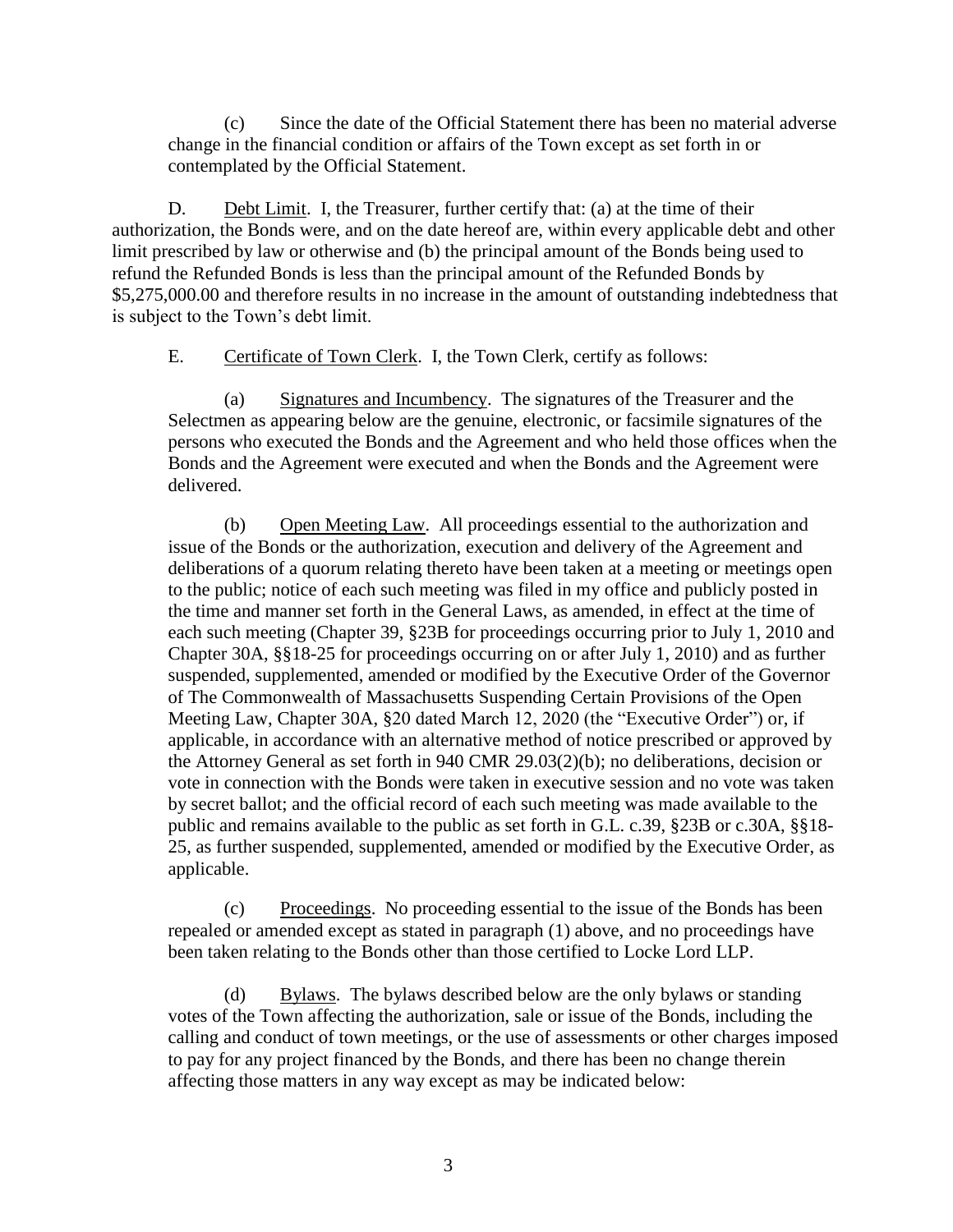Town of Natick By-Laws, Revised Edition, with amendments through January 22, 2007, as certified to Locke Lord LLP on December 23, 2019.

(e) Home Rule. The Town has not amended its home rule charter adopted March 17, 1980, except for the amendments through March 26, 2019, as certified to Locke Lord LLP on December 23, 2019 and the Town has not amended or repealed any special law relating to the Town through the use of home rule procedures except by adoption of the charter.

(f) No Referendum. No petition for a referendum has been filed with respect to any of the proceedings essential to the issue of the Bonds.

F. Repayment Schedule. We, the Treasurer and the Selectmen certify that the maturities of each component of the Bonds, in our opinion, are arranged so that the amounts payable in the several years for principal and interest combined are as nearly equal as practicable or are in accordance with a schedule providing a more rapid amortization of principal.

G. Execution of Counterparts and Delivery by Electronic Means. This certificate, as well as any other certificates or documents relating to the Bonds (collectively, the "Documents"), may be executed in several counterparts, each of which shall be regarded as an original and all of which shall constitute one and the same document. Delivery of an executed counterpart of a signature page to a Document by electronic mail in a ".pdf" file or by other electronic transmission shall be as effective as delivery of a manually executed counterpart signature page to such Document. Electronic signatures on any of the Documents shall be deemed original signatures for the purposes of the Documents and all matters relating thereto, having the same legal effect as original signatures.

*[Remainder of page intentionally left blank; signature page follows.]*